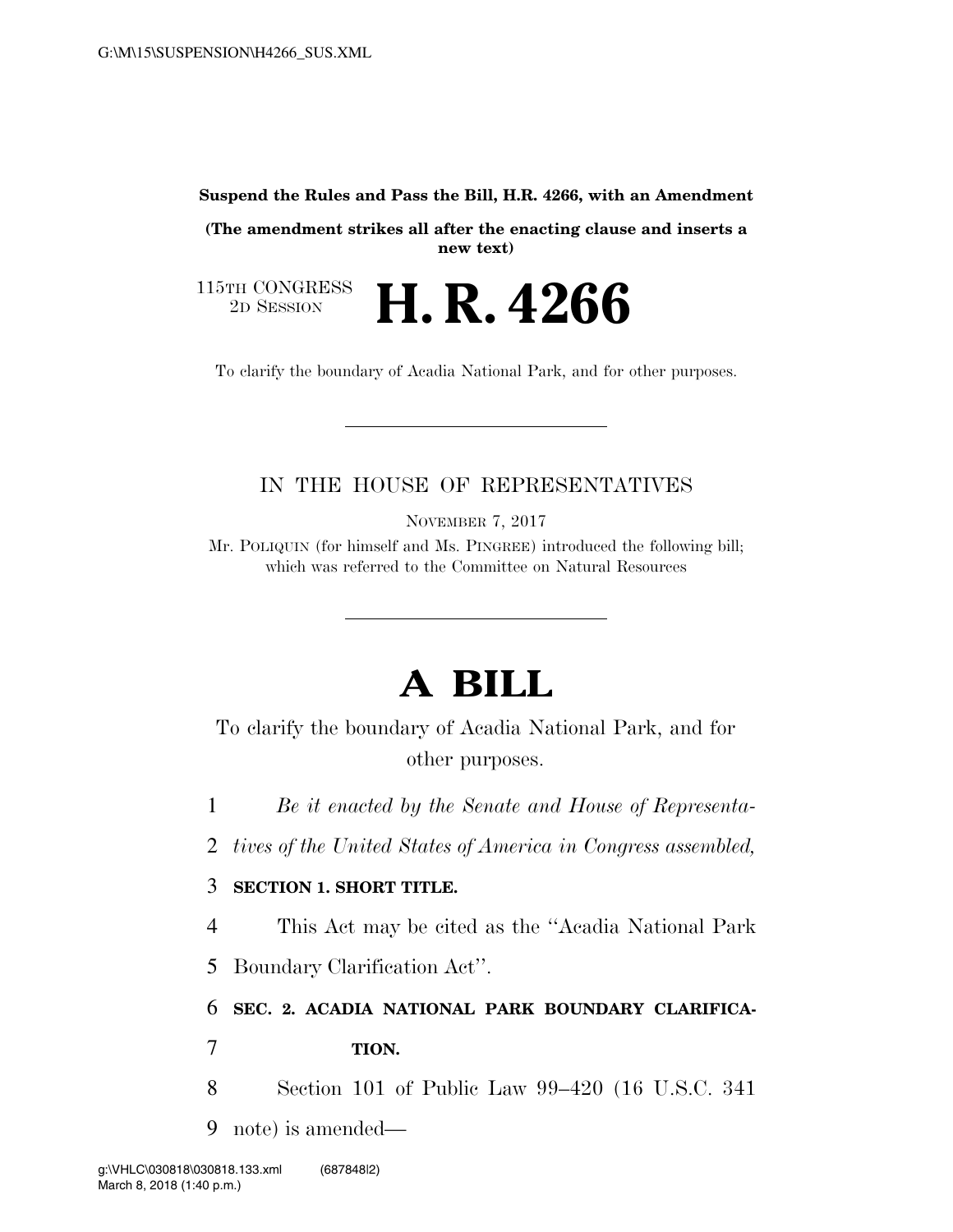| $\mathbf{1}$   | $(1)$ in the first sentence, by striking "In order   |
|----------------|------------------------------------------------------|
| $\overline{2}$ | to" and inserting the following:                     |
| 3              | "(a) BOUNDARIES.—Subject to subsections (b) and      |
| $\overline{4}$ | $(c)(2), \mathrm{to''};$                             |
| 5              | $(2)$ in the second sentence—                        |
| 6              | $(A)$ by striking "The map shall be on file"         |
| 7              | and inserting the following:                         |
| 8              | "(c) AVAILABILITY AND REVISIONS OF MAPS.—            |
| 9              | "(1) AVAILABILITY.—The map, together with            |
| 10             | the map described in subsection $(b)(1)$ and any re- |
| 11             | vised boundary map published under paragraph (2),    |
| 12             | if applicable, shall be—                             |
| 13             | $\lq\lq$ on file"; and                               |
| 14             | (B) by striking "Interior, and it shall be           |
| 15             | made" and inserting the following: "Interior;        |
| 16             | and                                                  |
| 17             | "(B) made";                                          |
| 18             | (3) by inserting after subsection (a) (as des-       |
| 19             | ignated by paragraph $(1)$ the following:            |
| 20             | "(b) SCHOODIC PENINSULA ADDITION.—                   |
| 21             | "(1) IN GENERAL.—The boundary of the Park            |
| 22             | is confirmed to include approximately 1,441 acres of |
| 23             | land and interests in land, as depicted on the map   |
| 24             | entitled 'Acadia National Park, Hancock County,      |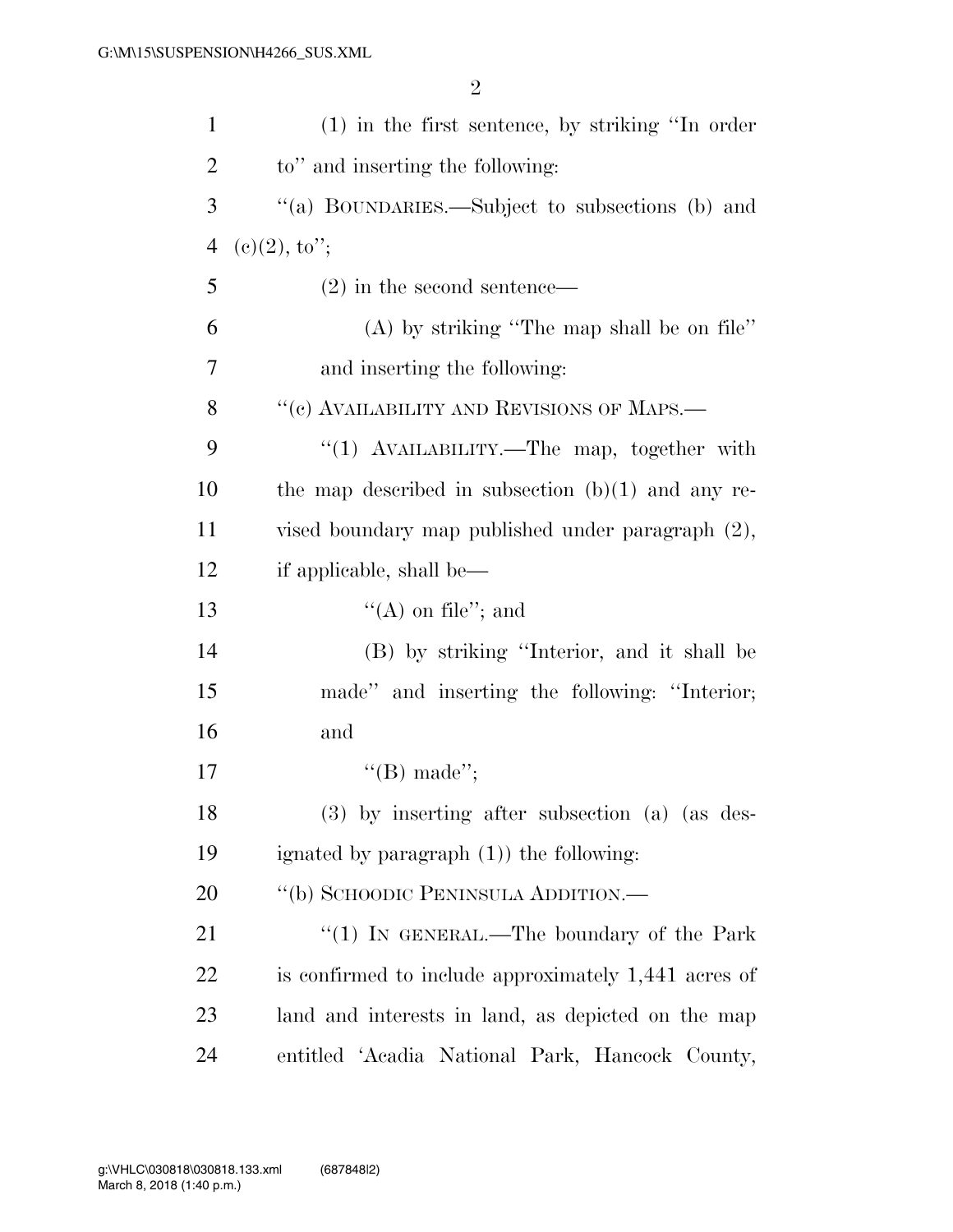| $\mathbf{1}$   | Maine, Schoodic Peninsula Boundary Revision',           |
|----------------|---------------------------------------------------------|
| $\overline{2}$ | numbered 123/129102, and dated July 10, 2015.           |
| 3              | "(2) RATIFICATION AND APPROVAL OF ACQUISI-              |
| $\overline{4}$ | TIONS OF LAND.—Congress ratifies and approves—          |
| 5              | "(A) effective as of September 26, 2013,                |
| 6              | the acquisition by the United States of the land        |
| 7              | and interests in the land described in paragraph        |
| 8              | $(1)$ ; and                                             |
| 9              | $\lq\lq$ effective as of the date on which the          |
| 10             | alteration occurred, any alteration of the land         |
| 11             | or interests in the land described in paragraph         |
| 12             | (1) that is held or claimed by the United States        |
| 13             | (including conversion of the land to fee simple         |
| 14             | interest) that occurred after the date described        |
| 15             | in subparagraph $(A)$ ."; and                           |
| 16             | $(4)$ in subsection (c) (as designated by para-         |
| 17             | graph $(2)(A)$ , by adding at the end the following:    |
| 18             | $``(2)$ TECHNICAL AND LIMITED REVISIONS.—               |
| 19             | Subject to section $102(k)$ , notwithstanding any other |
| 20             | provision of this section, the Secretary of the Inte-   |
| 21             | rior (referred to in this title as the 'Secretary'), by |
| 22             | publication in the Federal Register of a revised        |
| 23             | boundary map or other description, may make—            |
| 24             | "(A) such technical boundary revisions as               |
| 25             | the Secretary determines to be appropriate to           |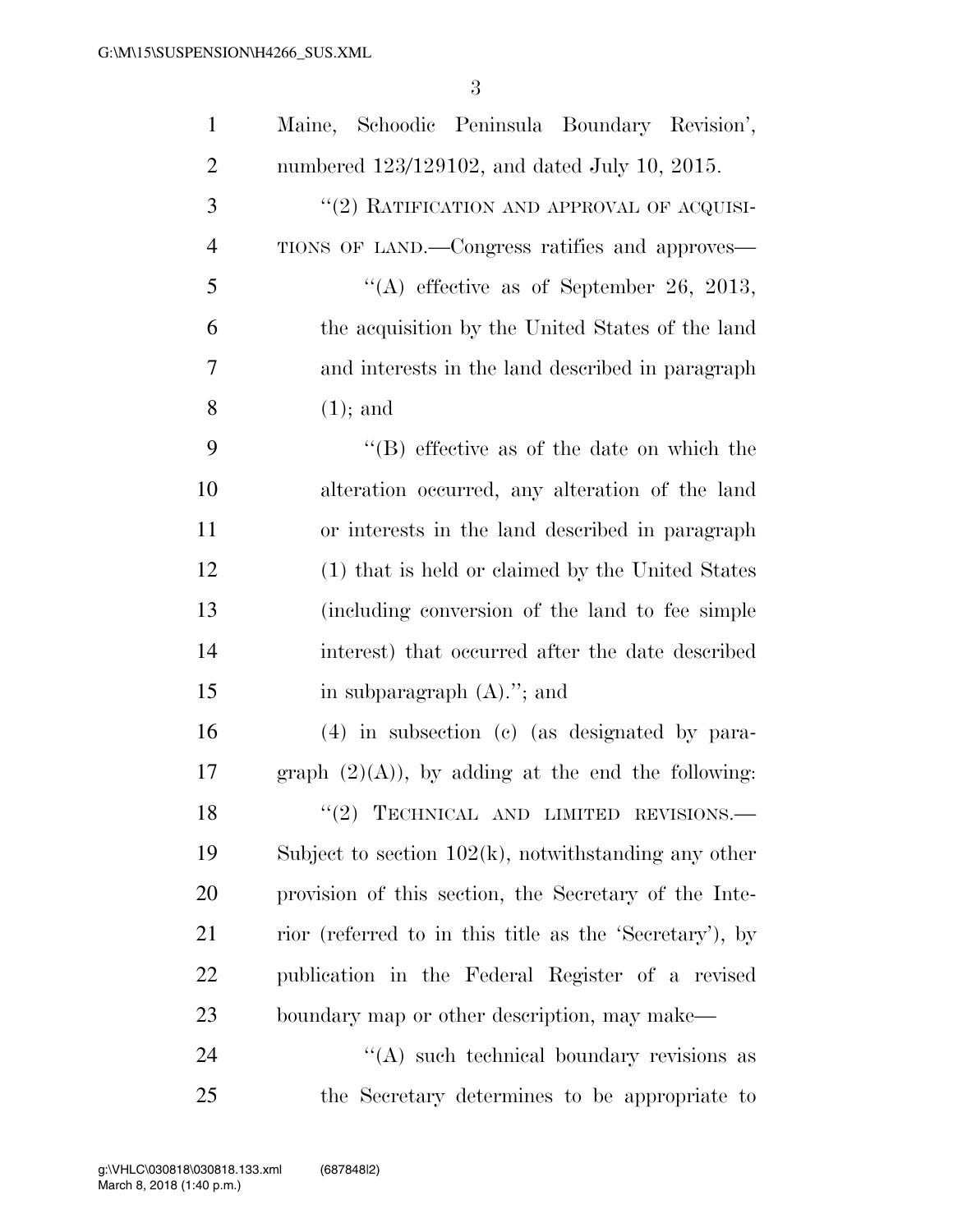| 1        | the permanent boundaries of the Park (includ-               |
|----------|-------------------------------------------------------------|
| 2        | ing any property of the Park located within the             |
| 3        | Schoodic Peninsula and Isle Au Haut districts)              |
| 4        | to resolve issues resulting from causes such as             |
| 5        | survey error or changed road alignments; and                |
| <u>г</u> | $\frac{H(P)}{P}$ and $\lim_{h \to 0}$ boundary povisions as |

 ''(B) such limited boundary revisions as the Secretary determines to be appropriate to the permanent boundaries of the Park to take into account acquisitions or losses, by exchange, donation, or purchase from willing sellers using donated or appropriated funds, of land adjacent to or within the Park, respectively, in any case in which the total acreage of the land to be so acquired or lost is less than 10 acres, subject to the condition that—

16  $\frac{1}{10}$  any such boundary revision shall not be a part of a more-comprehensive boundary revision; and

 $"$ (ii) all such boundary revisions, con- sidered collectively with any technical boundary revisions made pursuant to sub- paragraph (A), do not increase the size of the Park by more than a total of 100 acres, as compared to the size of the Park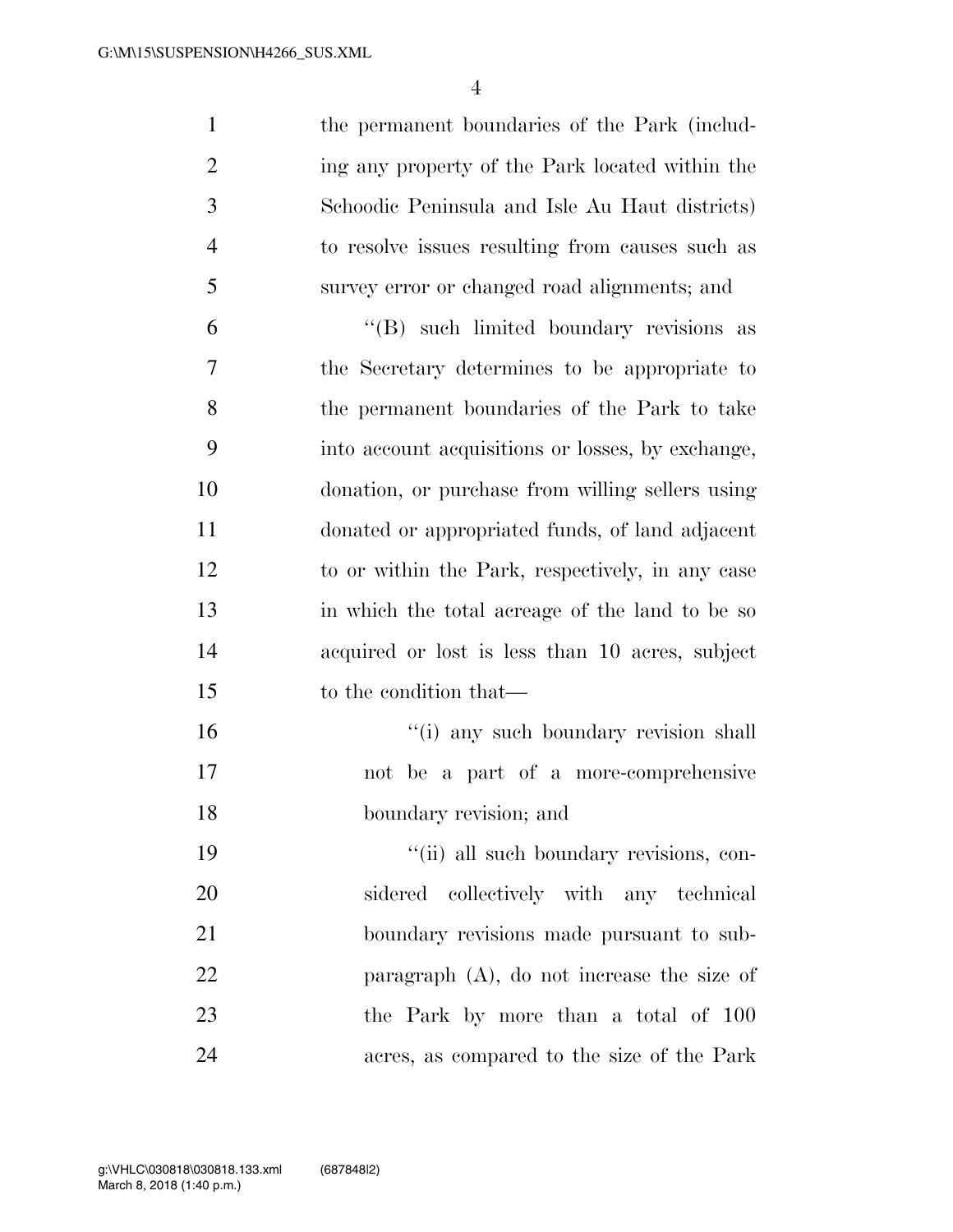| $\mathbf{1}$   | on the date of enactment of this para-                  |
|----------------|---------------------------------------------------------|
| $\overline{2}$ | $graph$ .".                                             |
| 3              | SEC. 3. LIMITATION ON ACQUISITIONS OF LAND FOR ACA-     |
| $\overline{4}$ | DIA NATIONAL PARK.                                      |
| 5              | Section 102 of Public Law 99–420 (16 U.S.C. 341)        |
| 6              | note) is amended—                                       |
| 7              | $(1)$ in subsection $(a)$ , in the matter preceding     |
| 8              | paragraph $(1)$ , by striking "of the Interior (herein- |
| 9              | after in this title referred to as 'the Secretary')';   |
| 10             | $(2)$ in subsection $(d)(1)$ , in the first sentence,   |
| 11             | by striking "the the" and inserting "the";              |
| 12             | $(3)$ in subsection $(k)$ —                             |
| 13             | (A) by redesignating the subsection as                  |
| 14             | paragraph (4) and indenting the paragraph ap-           |
| 15             | propriately; and                                        |
| 16             | (B) by moving the paragraph so as to ap-                |
| 17             | pear at the end of subsection (b); and                  |
| 18             | $(4)$ by adding at the end the following:               |
| 19             | "(k) REQUIREMENTS.—Before revising the bound-           |
| 20             | aries of the Park pursuant to this section or section   |
| 21             | $101(c)(2)(B)$ , the Secretary shall—                   |
| 22             | $\lq(1)$ certify that the proposed boundary revision    |
| 23             | will contribute to, and is necessary for, the proper    |
| 24             | preservation, protection, interpretation, or manage-    |
| 25             | ment of the Park;                                       |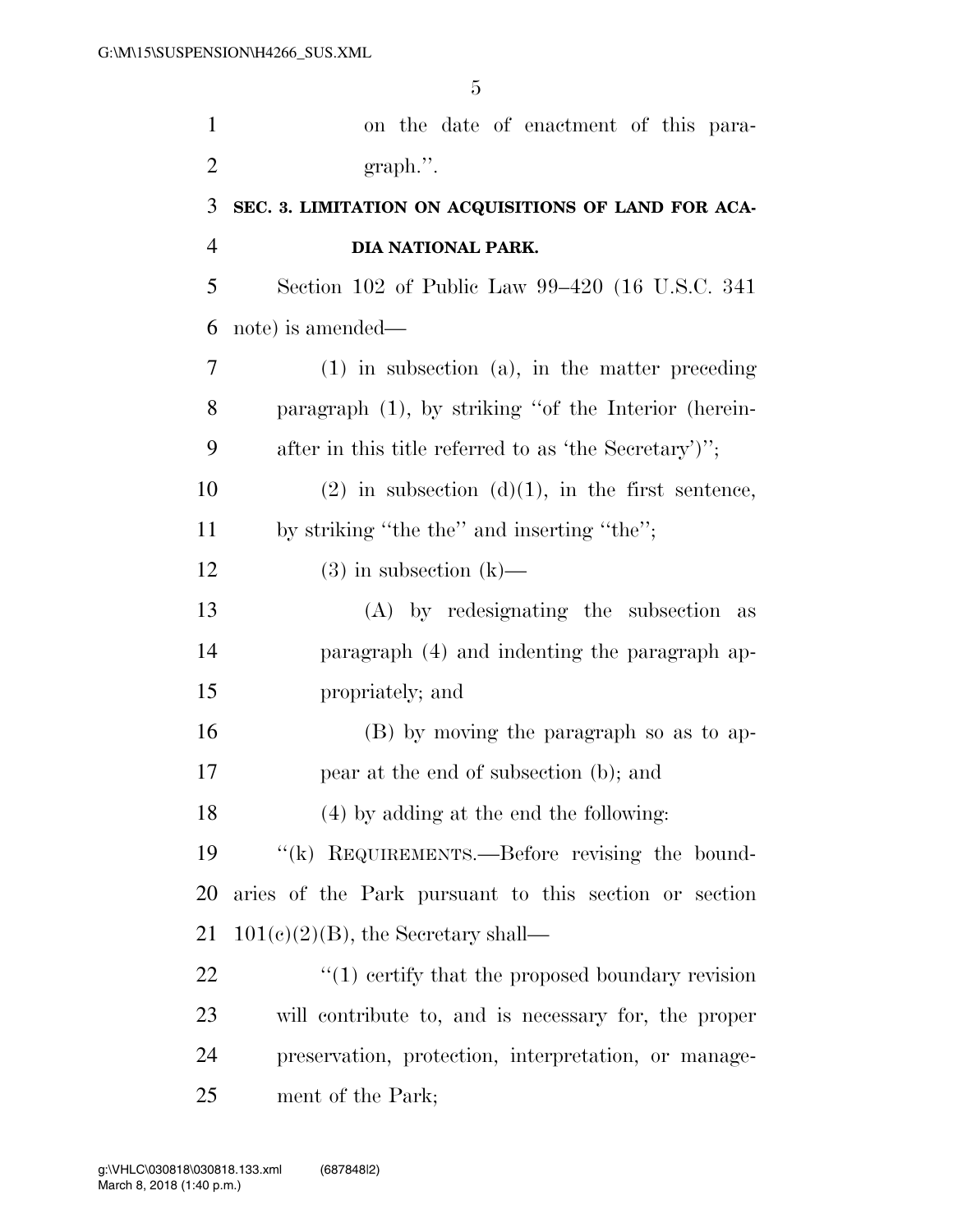$\frac{1}{2}$  ''(2) consult with the governing body of each county, city, town, or other jurisdiction with primary taxing authority over the land or interest in land to be acquired regarding the impacts of the proposed boundary revision;

 ''(3) obtain from each property owner the land or interest in land of which is proposed to be ac- quired for, or lost from, the Park written consent for the proposed boundary revision; and

 ''(4) submit to the Acadia National Park Advi- sory Commission established by section 103(a), the Committee on Natural Resources of the House of Representatives, the Committee on Energy and Nat- ural Resources of the Senate, and the Maine Con- gressional Delegation a written notice of the pro-posed boundary revision.

 ''(l) LIMITATION.—The Secretary may not use the authority provided by section 100506 of title 54, United States Code, to adjust the permanent boundaries of the Park pursuant to this title.''.

### **SEC. 4. ACADIA NATIONAL PARK ADVISORY COMMISSION.**

 (a) IN GENERAL.—The Secretary shall reestablish and appoint members to the Acadia National Park Advi- sory Commission in accordance with section 103 of Public Law 99–420 (16 U.S.C. 341 note).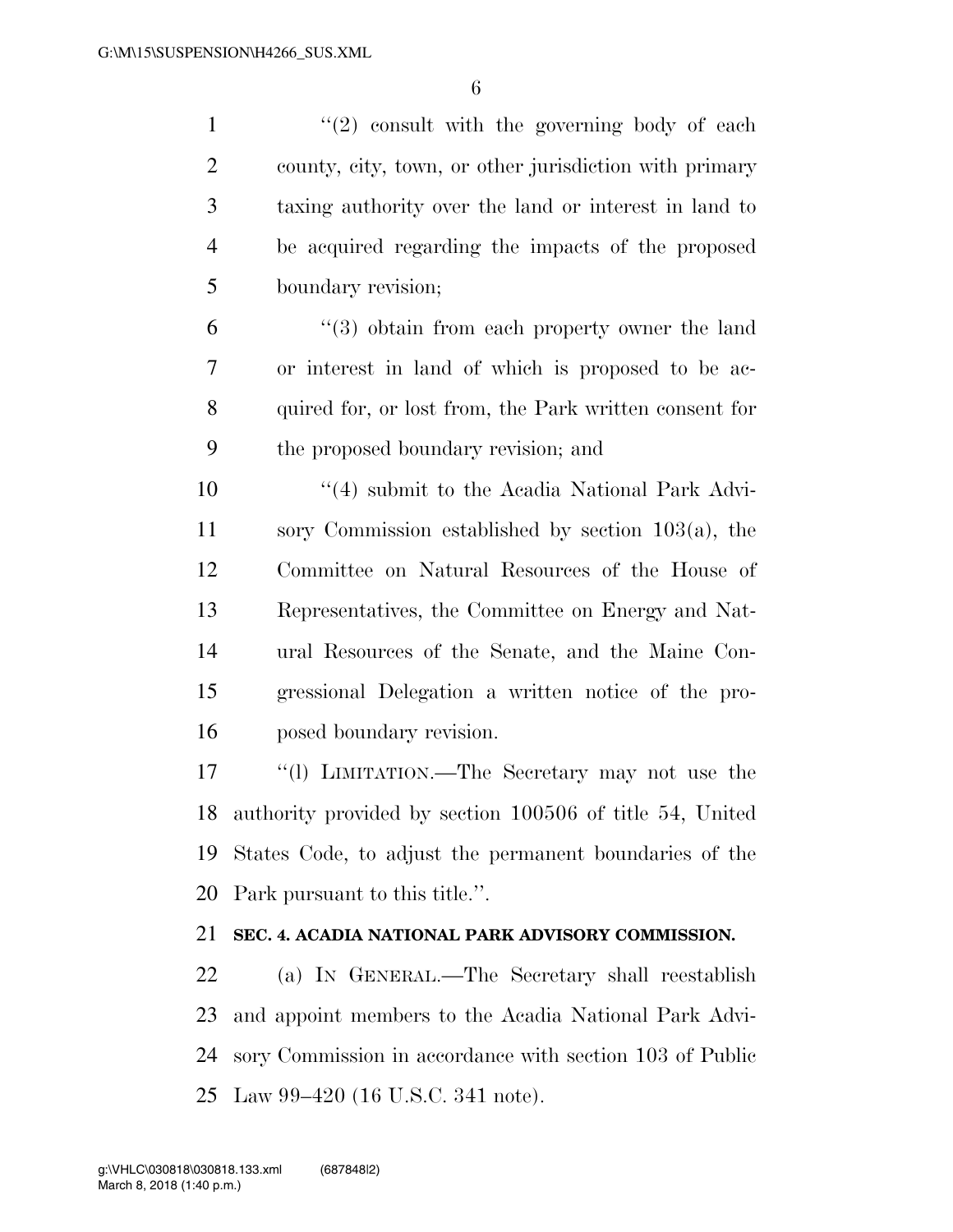| $\mathbf{1}$   | (b) CONFORMING AMENDMENT.—Section 103 of             |
|----------------|------------------------------------------------------|
| 2              | Public Law 99–420 (16 U.S.C. 341 note) is amended by |
| 3              | striking subsection (f).                             |
| $\overline{4}$ | SEC. 5. REPEAL OF CERTAIN PROVISIONS RELATING TO     |
| 5              | ACADIA NATIONAL PARK.                                |
| 6              | The following are repealed:                          |
| 7              | $(1)$ Section 3 of the Act of February 26, 1919      |
| 8              | (40 Stat. 1178, chapter 45).                         |
| 9              | $(2)$ The first section of the Act of January 19,    |
| 10             | 1929 (45 Stat. 1083, chapter 77).                    |
| 11             | SEC. 6. MODIFICATION OF USE RESTRICTION.             |
| 12             | The Act of August 1, 1950 (64 Stat. 383, chapter     |
| 13             | $511$ , is amended—                                  |
| 14             | (1) by striking "That the Secretary" and in-         |
| 15             | serting the following:                               |
| 16             | "SEC. 1. CONVEYANCE OF LAND IN ACADIA NATIONAL       |
| 17             | PARK.                                                |
| 18             | "The Secretary"; and                                 |
| 19             | (2) by striking "for school purposes" and in-        |
| <b>20</b>      | serting "for public purposes, subject to the condi-  |
| 21             | tions that use of the land shall not degrade or ad-  |
| 22             | versely impact the resources or values of Acadia Na- |
| 23             | tional Park and that the land shall remain in public |
| 24             | ownership for recreational, educational, or similar  |
| 25             | public purposes".                                    |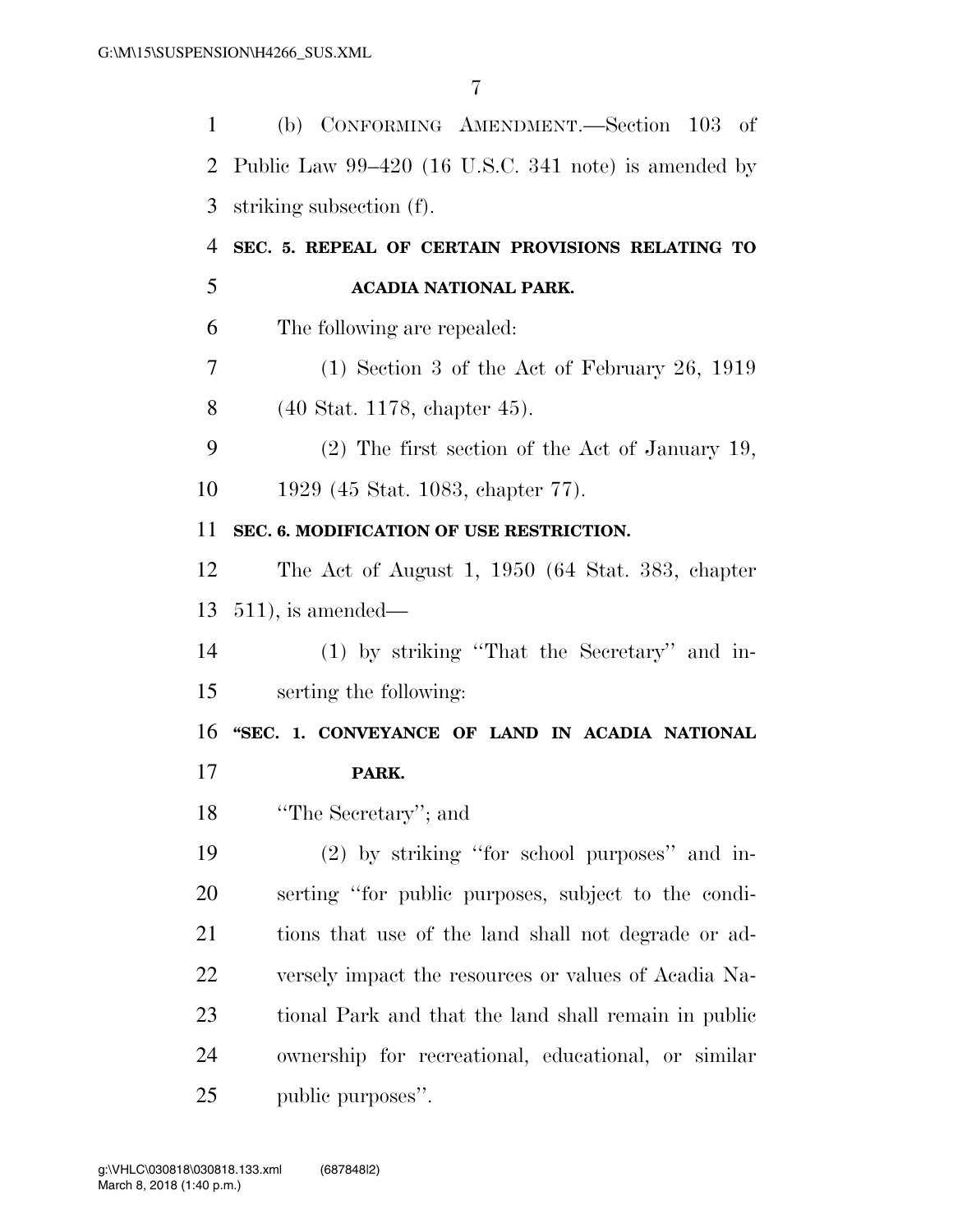#### **SEC. 7. CONTINUATION OF CERTAIN TRADITIONAL USES.**

 Title I of Public Law 99–420 (16 U.S.C. 341 note) is amended by adding at the end the following:

#### **''SEC. 109. CONTINUATION OF CERTAIN TRADITIONAL USES.**

 ''In accordance with this section, the Secretary shall allow for the traditional, non-motorized harvesting of ma- rine worms, clams, other shellfish, and other marine spe- cies (as defined in chapter 601 of title 12 of the Maine Revised Statutes (as in effect on the date of enactment of this section)), in accordance with the laws (including regulations and applicable judicial interpretations) of the State of Maine—

13 ''(1) within the boundaries of the Park; and 14 ''(2) on any land located outside of the bound- aries of the Park with respect to which the Secretary has or obtains a property interest of any type pursu-ant to this title.''.

 **SEC. 8. CONVEYANCE OF CERTAIN LAND IN ACADIA NA- TIONAL PARK TO THE TOWN OF BAR HAR-BOR, MAINE.** 

 (a) IN GENERAL.—The Secretary shall convey to the Town of Bar Harbor all right, title, and interest of the United States in and to the .29-acre parcel of land in Aca- dia National Park identified as lot 110–055–000 on the tax map of the Town of Bar Harbor for section 110, dated April 1, 2015, to be used for a solid waste transfer facility.